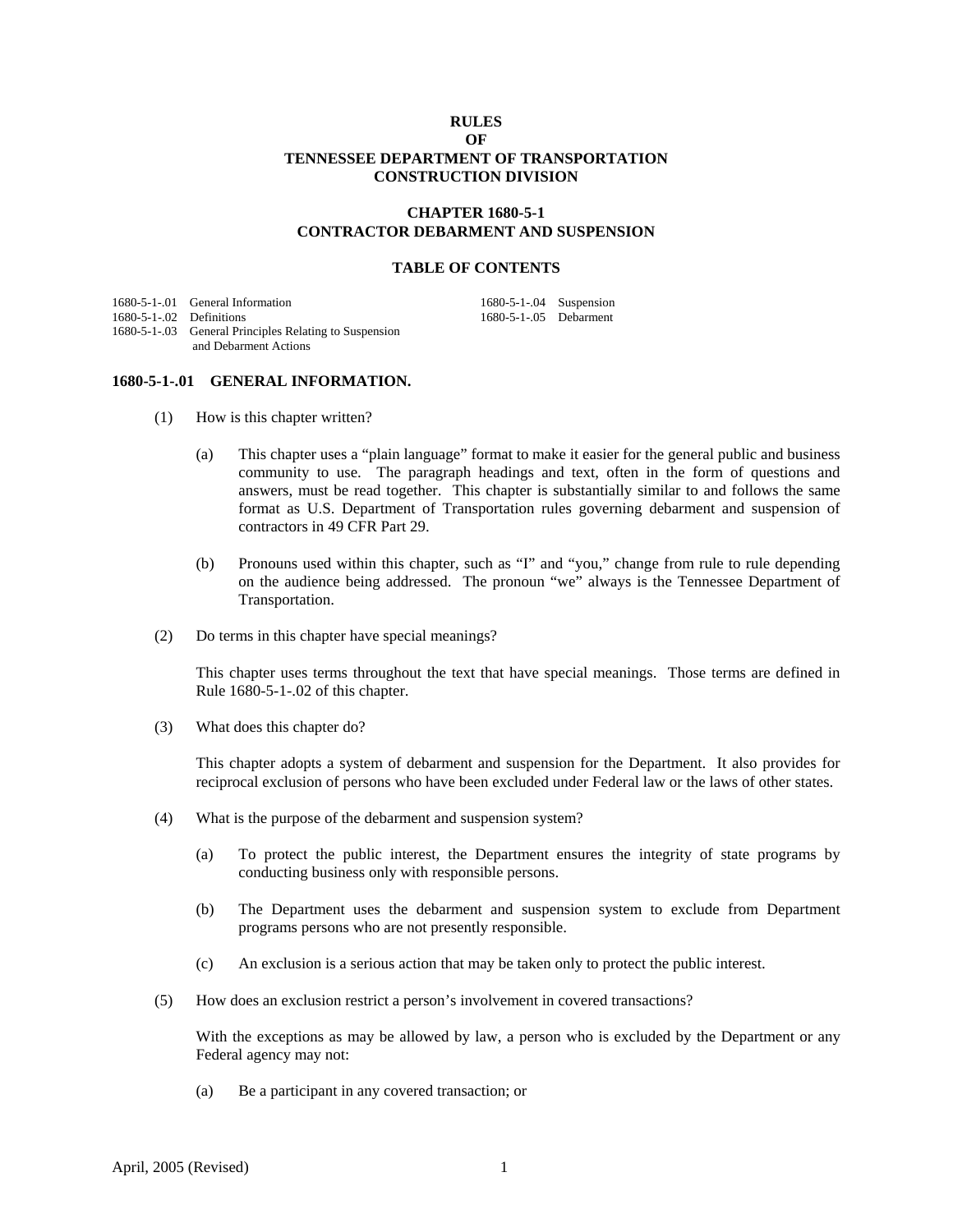- (b) Act as a principal of a person participating in any covered transaction.
- (6) May we grant an exception to let an excluded person participate in a covered transaction?
	- (a) The debarring or suspending official may grant an exception permitting an excluded person to participate in a particular covered transaction. If the debarring or suspending official grants an exception, the exception must be in writing and state the reason(s) for deviating from the policy.
	- (b) An exception granted for an excluded person on one covered transaction does not extend to other covered transactions.
	- (c) A debarring or suspending official may grant exceptions and make written determinations under this section.
- (7) Does an exclusion affect a person's eligibility for transactions with the Federal government or other states?

Yes, as may be determined by the appropriate state or Federal agency.

(8) Am I obligated to disclose to the Department information regarding exclusion or circumstances that may constitute cause for debarment?

Yes, the Department's proposals shall require each bidder to state whether or not such bidder or its proposed subcontractors, or any principals of the bidder or its proposed subcontractors—

- (a) Have been or currently are suspended, debarred or otherwise excluded from transacting business with any federal, state, or other governmental authority; or
- (b) Have been convicted of or been found liable in a civil judgment for the commission of any of the causes of debarment identified in Rule 1680-5-1-0.05, subparagraph  $(1)(a)$  and  $(1)(b)$  below.
- (9) How do I know if a person is excluded?

Check the Department website and Excluded Parties List System ("EPLS") to determine whether a person is excluded. The U.S. General Services Administration maintains the EPLS and makes it available, as detailed in 49 CFR Part 29, Subpart E. When a Federal agency takes an action to exclude a person under the nonprocurement or procurement debarment and suspension system, the Federal agency enters the information about the excluded person into the EPLS.

(10) What is the intent of this chapter?

Department bidding laws, particularly T.C.A. §§ 54-5-117 and 118, along with other State and Federal laws, charge the Commissioner to protect the public trust, funds, and interest by ensuring that the Department transacts business only with responsible contractors. Toward that end, this chapter sets out standards and procedures for the suspension and debarment of irresponsible contractors. The standards are paramount and are intended to ensure that the Department transacts business only with responsible contractors.

Pursuant to T.C.A. §§4-5-217 and 219, this chapter sets out formal and informal procedures for suspension and debarment. Since suspension and debarment proceedings are not contested cases pursuant to T.C.A. §4-5-102(3), application of the Uniform Administrative Procedures Act (UAPA), T.C.A. §4-5-101, et seq., and the Uniform Rules of Procedure (URP) is not required by law; nevertheless, this chapter adopts the procedures set out in the UAPA and the URP for use in debarment proceedings at the Department. This procedure is in excess of that which is constitutionally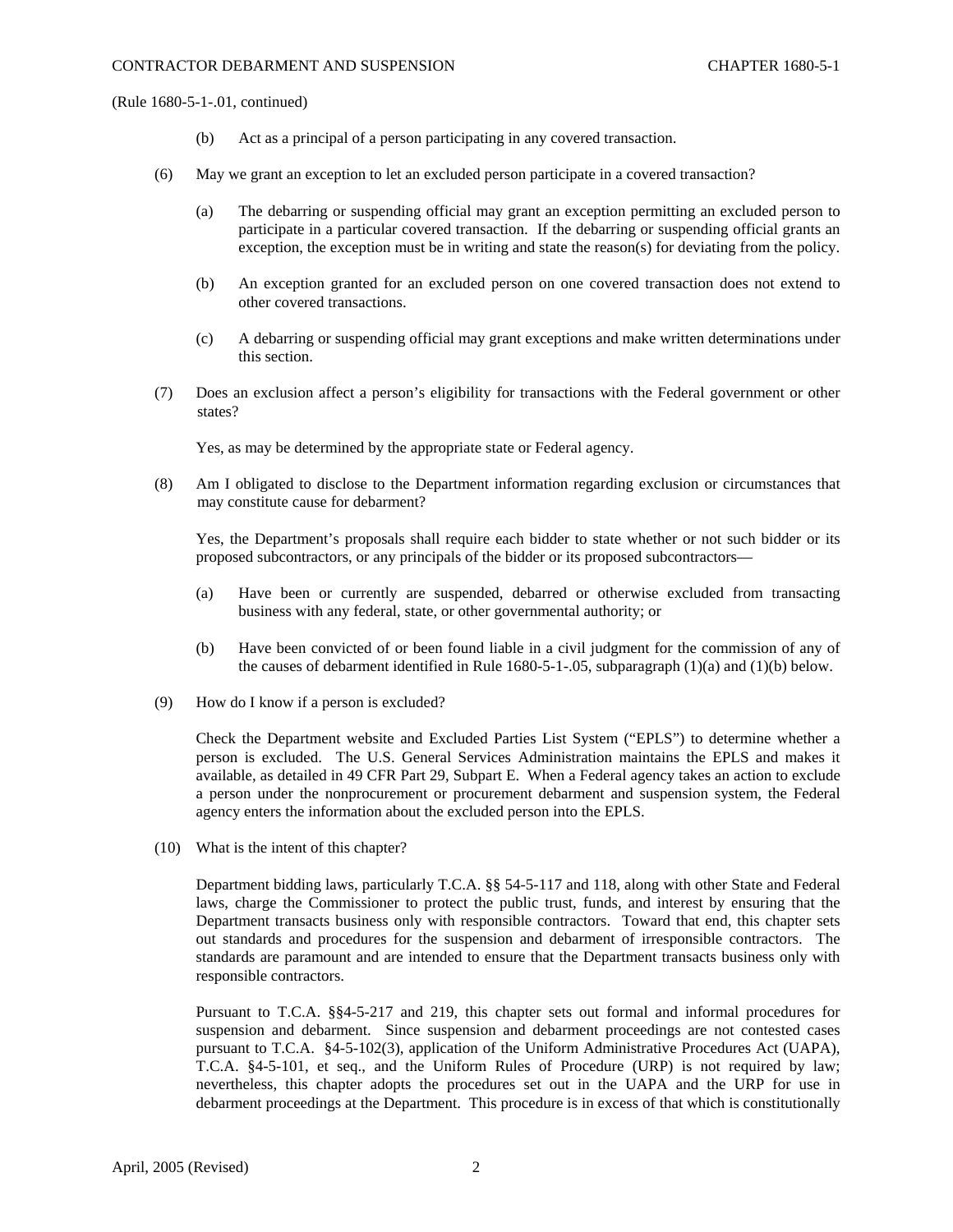required and is not intended to originate any new protected interest. The Commissioner finds that the URP must be modified as set out herein to reflect that a contractor's protected interest does not rise to the level that would require a contested case hearing and to promote a just, speedy, and inexpensive determination. All proceedings will be conducted by Department personnel.

Indeed, these rules shall be construed to secure a just, speedy, and inexpensive determination. Where necessary and appropriate, reference should be made first to the plain language of this chapter in accord with the rules of construction; second, to T.C.A. §§4-3-2303, 4-4-103, and 54-5-117 and the various other State laws governing bidding and contracting with the Department; and third, to the various Federal laws governing bidding and contracting with the Department, including the Federal rules governing suspension and debarment upon which these rules are based.

*Authority: T.C.A. §4-3-2303 and 54-5-117. Administrative History: Original rule filed October 17 1980; effective December 1, 1980. Repeal and new rule filed January 8, 1988; effective April 27, 1988. Repeal and new rule filed February 4, 2005; effective April 20, 2005.* 

# **1680-5-1-.02 DEFINITIONS.**

- (1) "Adequate evidence" means information sufficient to support the reasonable belief that a particular act or omission has occurred.
- (2) "Affiliate" means a person that is in affiliation with another person or persons. Persons are affiliates of each other and an affiliation exists if, directly or indirectly, either one controls or has the power to control the other or a third person controls or has the power to control both. The factors we use to determine control include, but are not limited to:
	- (a) Interlocking management or ownership;
	- (b) Identity of interests among family members;
	- (c) Shared facilities and equipment;
	- (d) Common use of employees; or
	- (e) A business entity which has been organized following the exclusion of a person which has the same or similar management, ownership, or principal employees as the excluded person.
- (3) "Agent or representative" means any person who acts on behalf of, or who is authorized to commit, a participant in a covered transaction.
- (4) "Civil judgment" means the disposition of a civil action by any court of competent jurisdiction, whether by verdict, decision, settlement, stipulation, other disposition which creates a civil liability for the complained of wrongful acts, or a final determination of liability under the Program Fraud Civil Remedies Act of 1988, 31 U.S.C. §§ 3801–3812.
- (5) "Commissioner " means the Commissioner of the Department of Transportation.
- (6) "Conviction" means:
	- (a) A judgment or any other determination of guilt of a criminal offense by any court of competent jurisdiction, whether entered upon a verdict or plea, including a plea of nolo contendere; or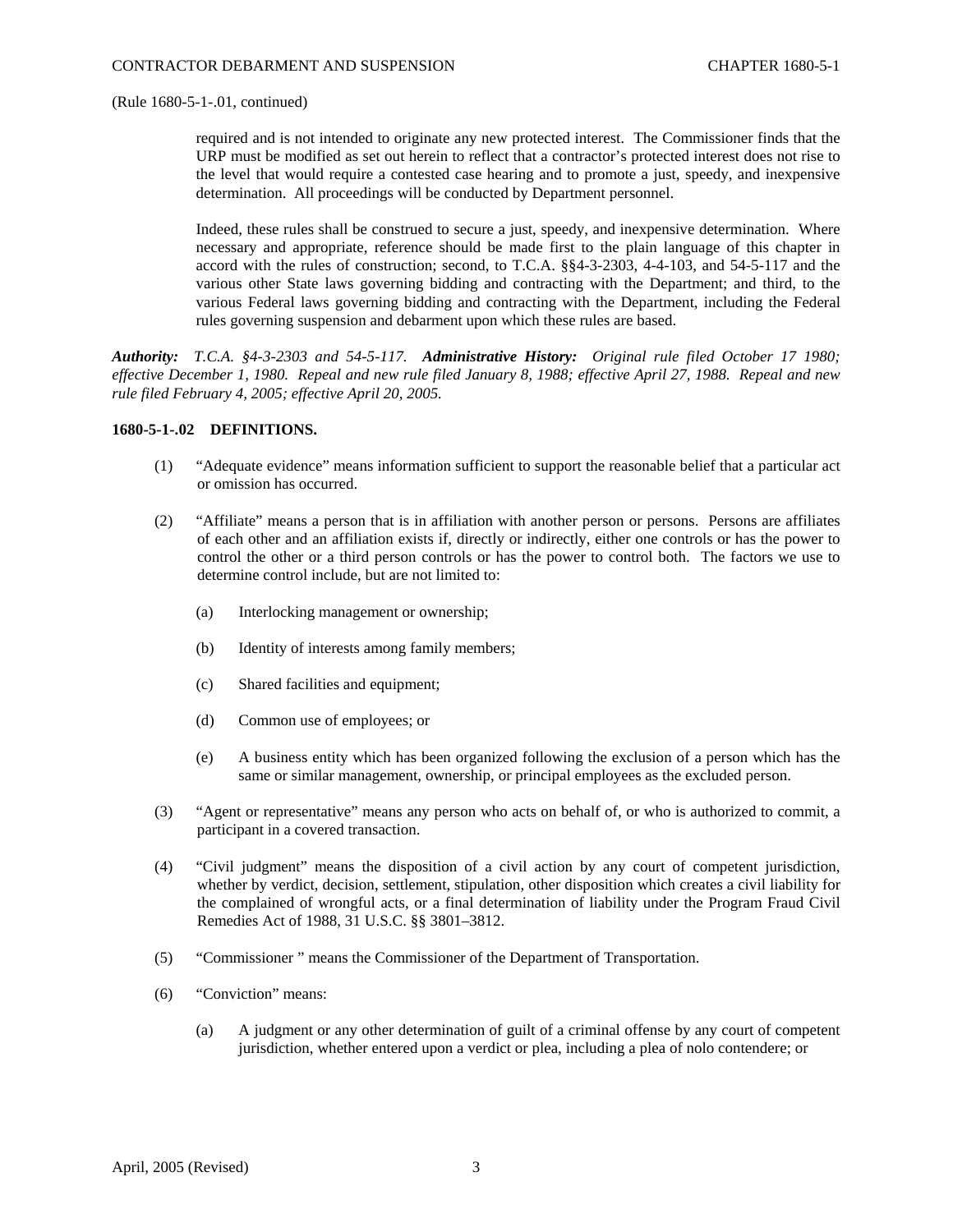- (b) Any other resolution that is the functional equivalent of a judgment, including probation before judgment and deferred prosecution. A disposition without the participation of the court is the functional equivalent of a judgment only if it includes an admission of guilt.
- (7) "Covered transactions" means the submission of a bid or proposal to the Department, entering into a contract with the Department, subcontracting on a Department project at any level, or any of the above on a local government project funded in whole or part with Department funds. These rules govern only whether a person may submit a bid, enter into a contract, or participate as a subcontractor. Whether and to what extent a debarment or suspension affects a contract or subcontract in effect at the time of the debarment or suspension is not addressed in these rules but shall be governed by applicable contract provisions and/or law.
- (8) "Debarment" means an action taken by a debarring official to exclude a person from participating in covered transactions. A person so excluded is debarred.
- (9) "Debarring official" means an agency official who is authorized to impose debarment. A debarring official is either:
	- (a) The Commissioner; or
	- (b) An individual or individuals designated by the Commissioner.
- (10) "Department" means the Tennessee Department of Transportation.
- (11) "Excluded or exclusion" means:
	- (a) That a person is prohibited from being a participant in covered transactions whether the person has been suspended, debarred, or voluntarily excluded; or
	- (b) The act of excluding a person.
- (12) "Excluded Parties List System" or "EPLS" means the list maintained and disseminated by the U.S. General Services Administration containing the names and other information about persons who are debarred, suspended or otherwise excluded under Federal law.
- (13) "Indictment" means an indictment for a criminal offense. A presentment, information, or other filing by a competent authority charging a criminal offense shall be given the same effect as an indictment.
- (14) "Ineligible or ineligibility" means that a person is prohibited from being a participant in covered transactions because of an exclusion.
- (15) "Initiating Official" means the official designated by the Commissioner who is authorized to initiate the suspension and/or debarment process.
- (16) "Legal proceedings" means any criminal proceeding or any civil judicial proceeding, including a proceeding under the Program Fraud Civil Remedies Act, 31 U.S.C. §§ 3801–3812, to which the Federal Government or a State or local government or quasi-governmental authority is a party. The term also includes appeals from those proceedings.
- (17) "Notice" means a written communication served in person, sent by certified mail or its equivalent, or sent electronically by e-mail or facsimile; provided, however the Notice of Hearing described in Rule 1680-5-1-.05(4)(c) shall be served as described in said rule.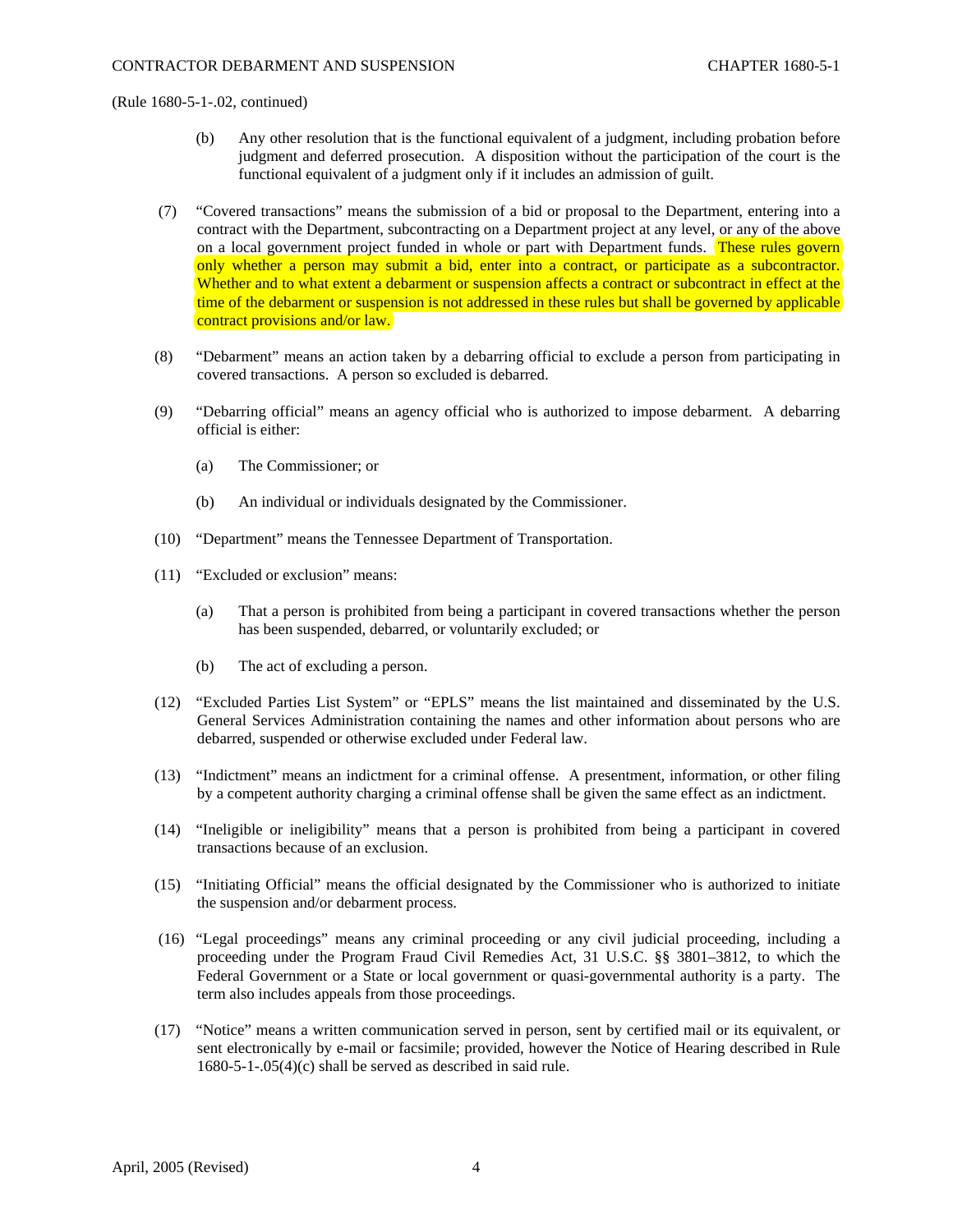- (18) "Participant" means any person who submits a proposal or bid for or who enters into a covered transaction, including an agent or representative of a participant.
- (19) "Person" means any individual, corporation, partnership, association, unit of government, or legal entity, however organized.
- (20) "Preponderance of the evidence" means proof by information that, compared with information opposing it, leads to the conclusion that the fact at issue is more probably true than not.
- (21) "Principal" means:
	- (a) An officer, director, owner, partner, principal investigator, or other person within a participant with management or supervisory responsibilities related to a covered transaction; or
	- (b) A consultant or other person, whether or not employed by the participant, who:
		- 1. Is in a position to handle State funds;
		- 2. Is in a position to influence or control the use of those funds; or
		- 3. Occupies a technical or professional position capable of substantially influencing the development or outcome of an activity required to perform the covered transaction.
- (22) "Respondent" means a person against whom the Department has initiated a debarment or suspension action.
- (23) "Suspending official" means an agency official who is authorized to impose suspension. The suspending official is either:
	- (a) The Commissioner; or
	- (b) An individual or individuals designated by the Commissioner.
- (24) "Suspension" means an action taken by a suspending official that immediately prohibits a person from participating in covered transactions for a temporary period, pending completion of an agency investigation and any judicial or administrative proceedings that may ensue. A person so excluded is suspended.
- (25) "Suspension Review Officer" means the Commissioner or his designee that reviews any objections to a suspension.
- (26) "Voluntarily excluded" means the status of a person who has agreed to a voluntary exclusion.
- (27) "Voluntary exclusion" means a person's agreement to be excluded under the terms of a settlement between the person and one or more agencies.

*Authority: T.C.A. § 4-3-2303 and 54-5-117. Administrative History: Original rule filed October 17, 1980; effective December 1, 1980. Repeal and new rule filed January 8, 1988; effective April 27, 1988. Repeal and new rule filed February 4, 2005; effective April 20, 2005.* 

# **1680-5-1-.03 GENERAL PRINCIPLES RELATING TO SUSPENSION AND DEBARMENT ACTIONS.**

(1) How do suspension and debarment actions start?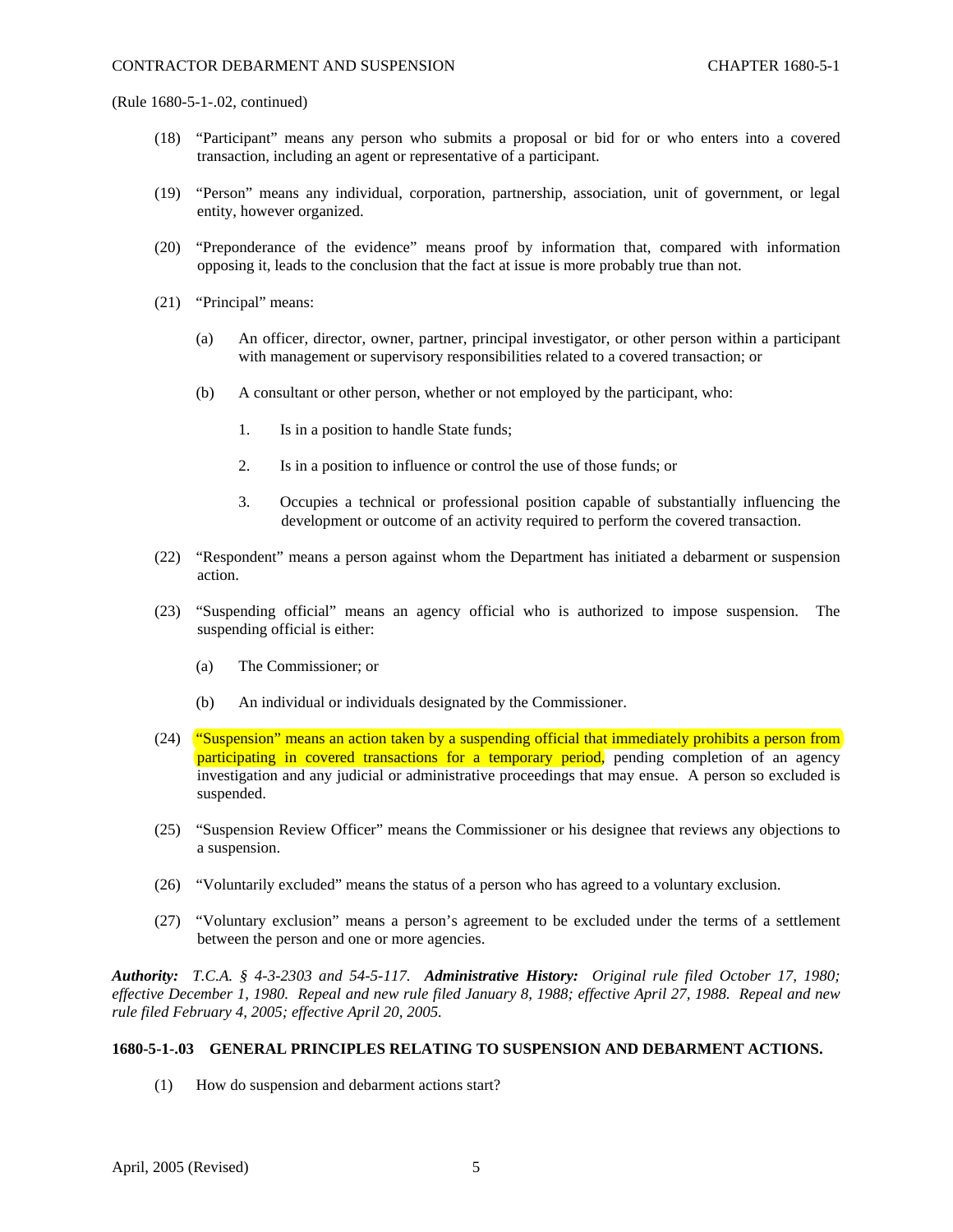When the Department receives sufficient information from any source concerning a cause for suspension or debarment, we will investigate it and/or refer it to the appropriate agencies. We will refer the question of whether to suspend or debar a person to our designated initiating official for consideration, if appropriate. This individual shall not be the suspending or debarring official.

(2) What procedures does the Department use in suspension and debarment actions?

In deciding whether to suspend or debar a person, we will handle the actions as informally as practicable, consistent with principles of fundamental fairness.

- (a) For suspension actions, the Department will use the procedures described in Rule 1680-5-1-.04.
- (b) For debarment actions, the Department will use the procedures described in Rule 1680-5-1-.05.
- (3) How does the Department notify a person of a suspension or debarment action?
	- (a) The initiating official sends a written notice to the last known street address, facsimile number, or e-mail address of—
		- 1. The person or identified counsel; or
		- 2. The person's agent for service of process, or any partners, officers, directors, owners, or joint venturers.
	- (b) The notice is effective if sent to any of these persons.
- (4) Do Federal and State agencies coordinate suspension and debarment actions?

Yes, when a Federal agency or the Department has an interest in a suspension or debarment, the agencies may consider designating one agency as the lead agency for making the decision. **Suspension** or debarment of a person by the appropriate Federal authority or another state shall apply to all covered transactions subject to exceptions as may be granted by the Commissioner in writing. Any exceptions by the Commissioner on debarment and suspension imposed by an appropriate Federal authority can only be granted on projects without federal aid.

(5) What is the scope of a suspension or debarment?

If you are suspended or debarred, the suspension or debarment is effective as follows:

- (a) Your suspension or debarment constitutes suspension or debarment of you from all covered transactions, unless the suspension or debarment decision is limited—
	- 1. By its terms to one or more specifically identified individuals, divisions, or other organizational elements; or
	- 2. To specific types of transactions.
- (b) Any affiliate of a person may be included in a suspension or debarment action if the suspending or debarring official—
	- 1. Officially names the affiliate in the notice (the affiliate may be added later by an amended notice); and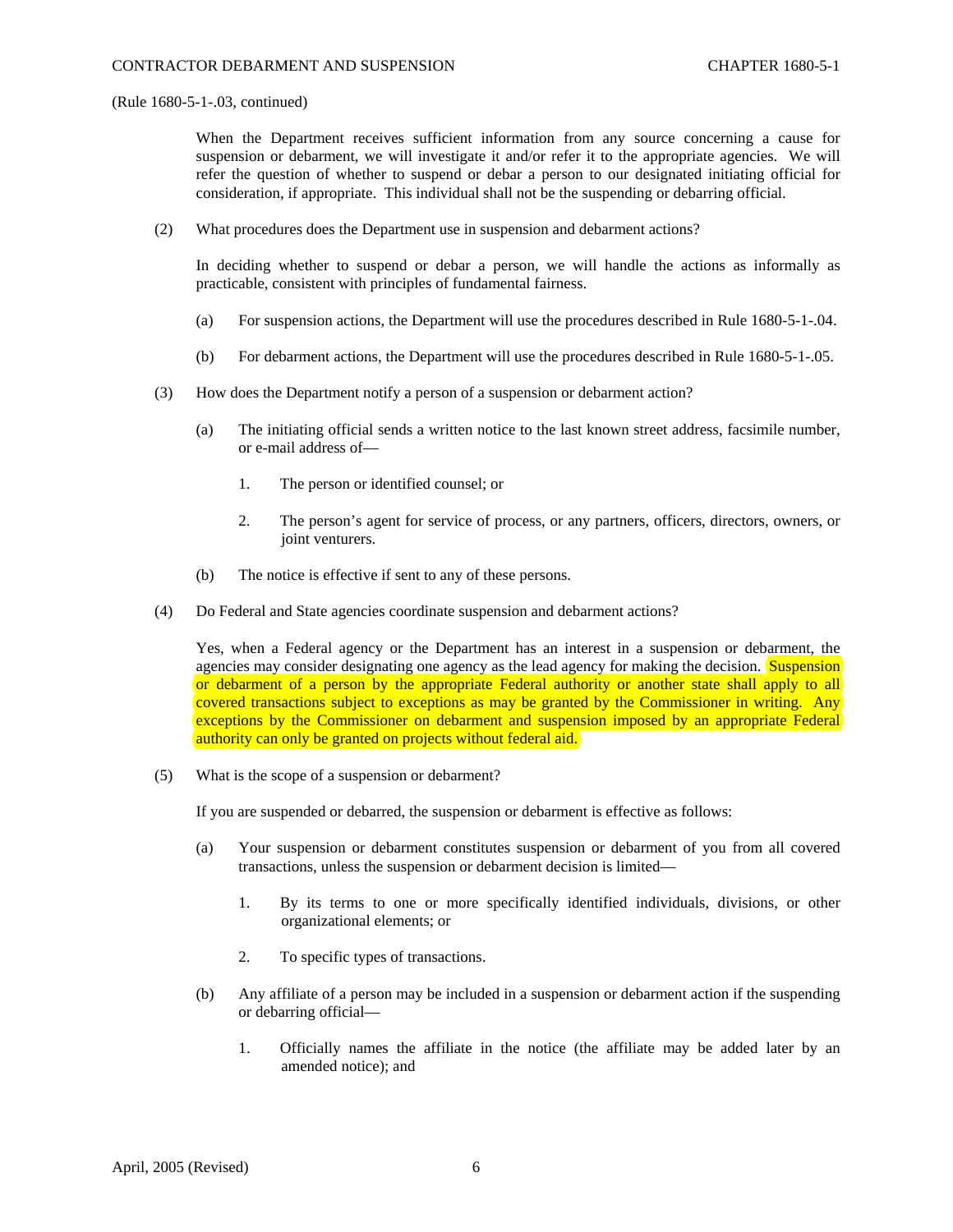- 2. Gives the affiliate the type of opportunity to object to the action as described in Rule 1680-5-1-.04 for suspension and Rule 1680-5-1-.05 for debarment.
- (6) May the Department impute conduct of one person to another?

For purposes of actions taken under these rules, we may impute conduct as follows:

(a) Conduct imputed from an individual to an organization.

We may impute the fraudulent, criminal, or other improper conduct of any officer, director, shareholder, partner, employee, or other individual associated with an organization, to that organization when the improper conduct occurred in connection with the individual's performance of duties for or on behalf of that organization, or with the organization's knowledge, approval or acquiescence. The organization's acceptance of the benefits derived from the conduct is evidence of knowledge, approval or acquiescence.

(b) Conduct imputed from an organization to an individual, or between individuals.

We may impute the fraudulent, criminal, or other improper conduct of any organization to an individual, or from one individual to another individual, if the individual to whom the improper conduct is imputed either participated in, had knowledge of, or reason to know of the improper conduct.

(c) Conduct imputed from one organization to another organization.

We may impute the fraudulent, criminal, or other improper conduct of one organization to another organization when the improper conduct occurred in connection with a partnership, joint venture, joint application, association or similar arrangement, or when the organization to whom the improper conduct is imputed has the power to direct, manage, control or influence the activities of the organization responsible for the improper conduct. Acceptance of the benefits derived from the conduct is evidence of knowledge, approval or acquiescence.

(7) May the Department reach an agreement on a debarment or suspension action?

Yes, we may reach an agreement with a person on a debarment or suspension action at any time if we determine it is in the best interest of the State.

(8) May such an agreement include a voluntary exclusion?

If we reach an agreement with you in which you agree to be excluded, it is called a voluntary exclusion and has the described effect.

(9) Do Federal agencies know if the Department agrees to a voluntary exclusion?

Yes, and any agency or person may contact us to find out the details of a voluntary exclusion.

(10) May I challenge an action taken under these rules based on the process followed?

A person may not challenge any final action taken under these rules based upon the Department's failure to follow any technical requirement of these rules unless and to the extent that the Department's failure amounts to a failure of fundamental fairness such that the person is deprived of due process of law as may be required by constitutional law.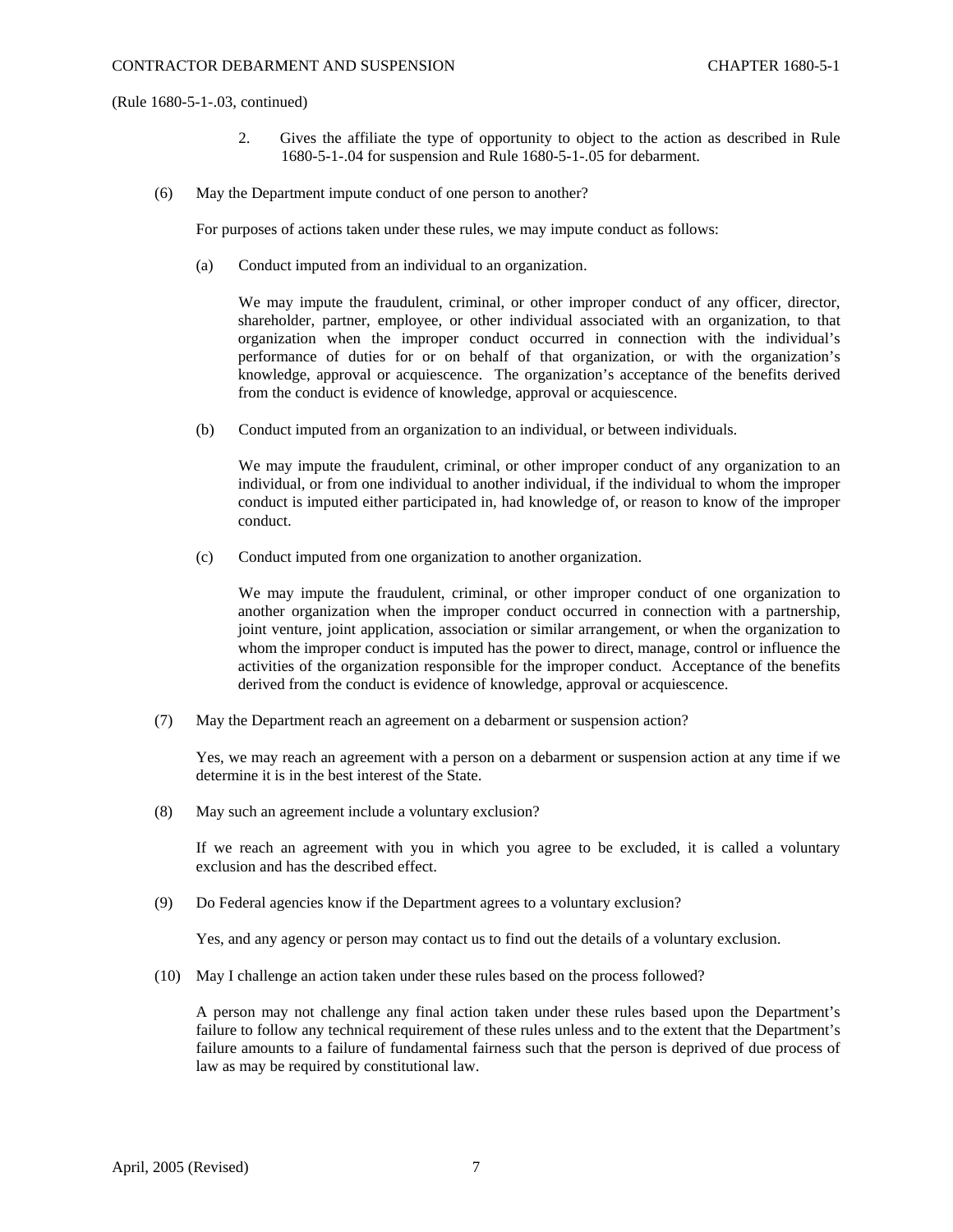*Authority: T.C.A. §§4-3-2303 and 54-5-117. Administrative History: Original rule filed October 17, 1980; effective December 1, 1980. Repeal filed January 8, 1988; effective April 27, 1988. Repeal and new rule filed February 4, 2005; effective April 20, 2005.* 

### **1680-5-1-.04 SUSPENSION.**

(1) When may the suspending official issue a suspension?

Suspension is a serious action. Using the procedures of this rule, the suspending official may impose suspension only when that official determines that:

- (a) There exists an indictment, conviction, civil judgment, or other official findings by Federal, State or local governmental bodies that determine factual and/or legal matters, or other adequate evidence to suspect, an offense listed under Rule 1680-5-1-.05, Subparagraph (1)(a) or (1)(b); or
- (b) There exists adequate evidence to suspect any other cause for debarment listed under Rule 1680-5-1-.05, Subparagraphs  $(1)(c)$  through  $(1)(e)$ ; and
- (c) Immediate action is necessary to protect the public interest.
- (2) What does the suspending official consider in issuing a suspension?
	- (a) The initiating official shall provide to the suspending official a request to suspend with supporting evidence.
	- (b) In determining the adequacy of the evidence to support the suspension as provided by the initiating official, the suspending official considers how much information is available, how credible it is given the circumstances, whether or not important allegations are corroborated, and what inferences can reasonably be drawn as a result. During this assessment, the suspending official may examine the basic documents, including grants, cooperative agreements, loan authorizations, contracts, and other relevant documents.
	- (c) An indictment, conviction, civil judgment, or other official findings by Federal, State, or local governmental bodies that determine factual and/or legal matters, constitutes adequate evidence for purposes of suspension actions.
	- (d) In deciding whether immediate action is needed to protect the public interest, the suspending official has wide discretion. For example, the suspending official may infer the necessity for immediate action to protect the public interest either from the nature of the circumstances giving rise to a cause for suspension or from potential business relationships or involvement with a program of the Federal Government.
- (3) When does a suspension take effect?

A suspension is effective when the suspending official signs the decision to suspend.

(4) What notice does the suspending official give me if I am suspended?

After deciding to suspend you, the suspending official immediately sends you a Notice of Suspension advising you—

(a) That you have been suspended;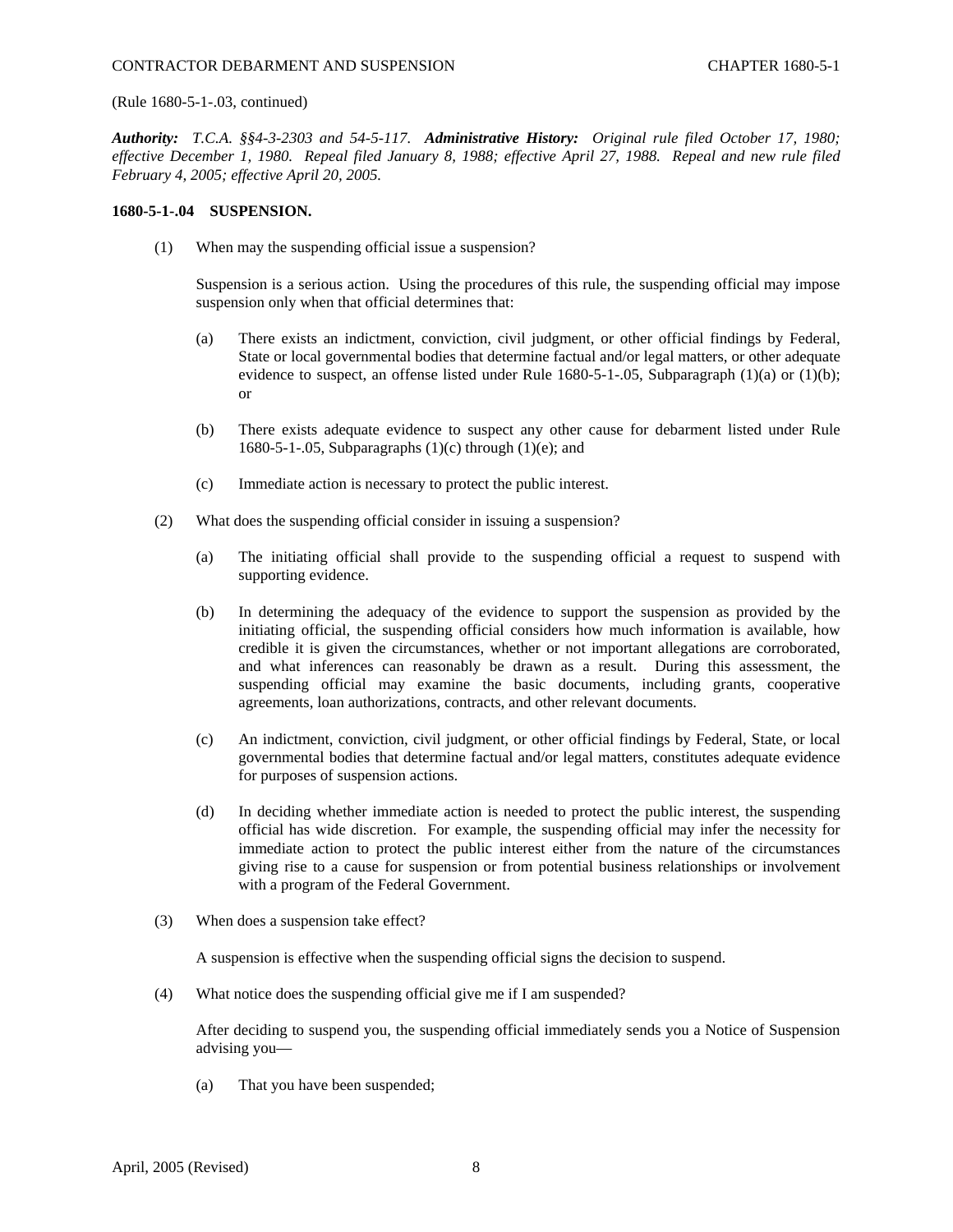- (b) That your suspension is based on—
	- 1. An indictment, conviction, civil judgment or other official findings by Federal, State or local governmental bodies that determine factual and/or legal matters;
	- 2. Other adequate evidence that you have committed irregularities which seriously reflect on the propriety of further State dealings with you; or
	- 3. Conduct of another person that has been imputed to you, or your affiliation with a suspended or debarred person;
- (c) Of any other irregularities in terms sufficient to put you on notice without disclosing the evidence of the State or Federal government;
- (d) That your suspension is for a temporary period pending the completion of an investigation or resulting legal or debarment proceedings;
- (e) Of the provisions of this rule governing suspension; and
- (f) Of the effect of your suspension from participation in covered transactions.
- (5) How may I contest a suspension?

If you as a respondent wish to contest a suspension, you or your representative must provide the suspending official with information in opposition to the suspension. You may do this orally or in writing, but any information provided orally that you consider important must also be submitted in writing for the official record.

- (6) How much time do I have to contest a suspension?
	- (a) As a respondent, in order to contest the suspension you must object in writing and must either send, or appear and present, the information and argument to the suspending official within 30 days after you receive the Notice of Suspension. All information submitted by the respondent must be in writing.
	- (b) We consider the notice to be received by you—
		- 1. When delivered, if we mail or hand deliver the notice to the last known street address;
		- 2. When delivered, if we send the notice by facsimile; or
		- 3. When delivered, if we send the notice by e-mail.
- (7) What information must I provide to the suspending official if I contest a suspension?
	- (a) In addition to any information and argument you believe is important or otherwise relevant, as a respondent your submission to the suspending official must identify—
		- 1. Specific facts that contradict the statements contained in the Notice of Suspension (a general denial being insufficient to raise a genuine dispute over facts material to the suspension);
		- 2. All existing, proposed, or prior exclusions and all similar actions taken by Federal, state, or local agencies, including administrative agreements that affect only those agencies;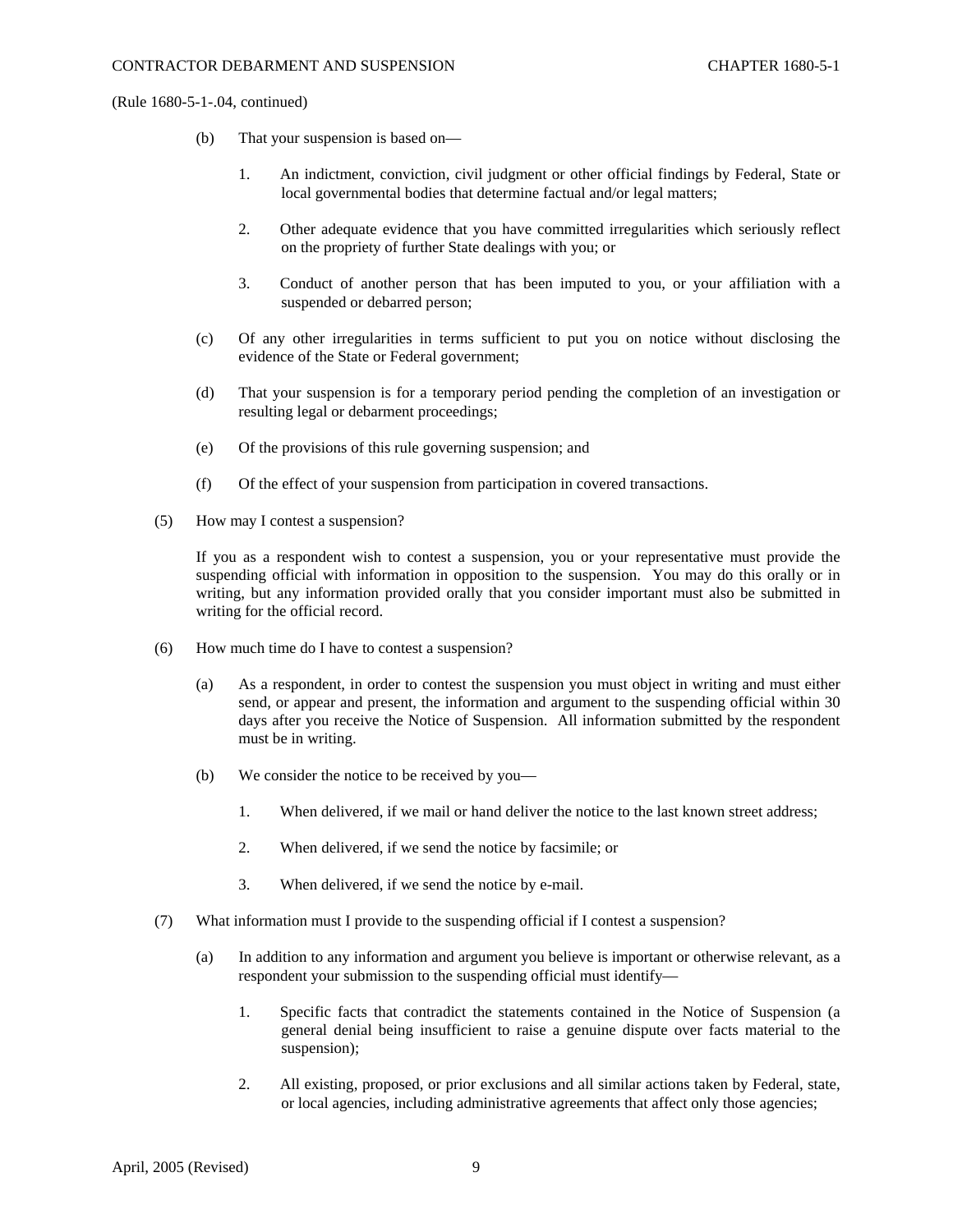- 3. All criminal and civil proceedings not included in the Notice of Suspension that grew out of facts relevant to the cause(s) stated in the notice; and
- 4. All of your affiliates.
- (b) If you provide false information, the Department may seek further civil or administrative action against you, as appropriate. Law enforcement officials may take criminal action against you.
- (c) Your objections and any challenge described in paragraph (8) below, shall be decided by a Suspension Review Officer.
- (d) The Suspension Review Officer must issue a written decision within forty-five (45) days after receipt of your objection.
- (8) Under what conditions do I get an additional opportunity (i.e., a hearing) to challenge the facts on which the suspension is based?
	- (a) You as a respondent will not have an additional opportunity (hearing) to challenge the facts if the Suspension Review Officer determines that—
		- 1. Your suspension is based upon an indictment, conviction, civil judgment, or other finding by a Federal, State, or local governmental body for which an opportunity to contest the facts was provided;
		- 2. Your presentation in opposition contains only general denials to information contained in the Notice of Suspension;
		- 3. The issues raised in your presentation in opposition to the suspension are not factual in nature, or are not material to the suspending official's initial decision to suspend, or the official's decision whether to continue the suspension; or
		- 4. On the basis of advice from the U.S. Department of Justice, an office of the United States Attorney, or the Tennessee Attorney General that substantial interests of the government in pending or contemplated legal proceedings based on the same facts as the suspension would be prejudiced by conducting such fact-finding.
	- (b) You will have an additional opportunity to challenge the facts (i.e. a hearing) if the Suspension Review Officer determines that—
		- 1. The conditions in subparagraph (8)(a) of this rule do not exist; and
		- 2. Your presentation in opposition raises a genuine dispute over facts material to the suspension.
	- (c) If you have an opportunity to challenge disputed material facts under this paragraph, the Suspension Review Officer must immediately schedule additional proceedings to resolve those facts.
- (9) Are suspension hearings formal?
	- (a) Suspension hearings will be conducted in a fair and informal manner. The Department may use flexible procedures to allow you to present matters in opposition. In so doing, the Department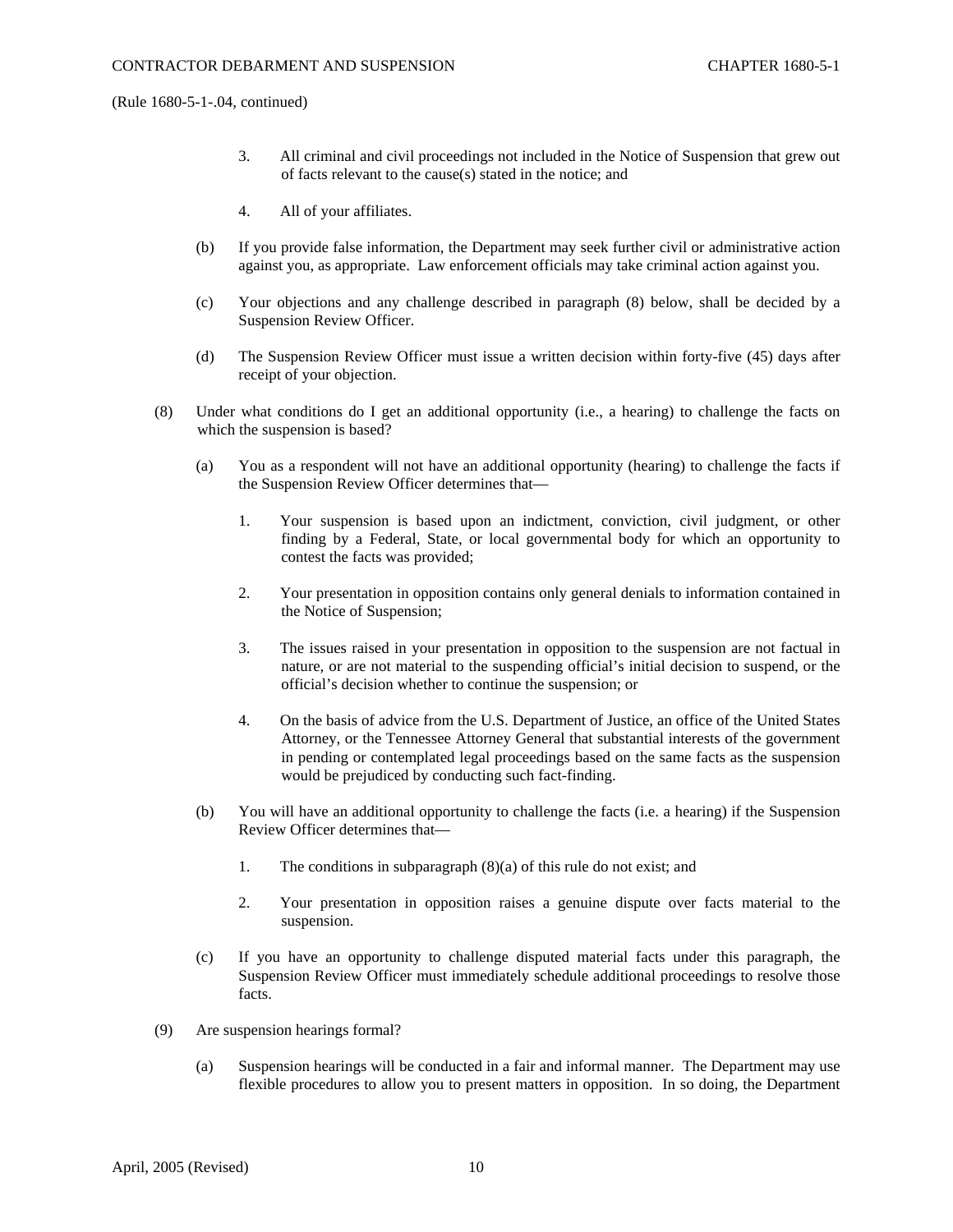is not required to follow formal rules of evidence or procedure in creating an official record upon which the official will base a final suspension decision.

- (b) You as a respondent or your representative must submit any documentary evidence you want the Department to consider.
- (10) How is the hearing conducted?
	- (a) If a hearing is conducted—
		- 1. The proceeding shall be heard by a Suspension Review Officer.
		- 2. You may present witnesses and other evidence, and confront any witness presented; and
		- 3. The Suspension Review Officer, who shall not be the initiating or suspending official, must prepare written findings of fact for the record.
	- (b) A transcribed record of the hearing must be made. If you want a copy of the transcribed record, you may purchase it.
- (11) What does the Suspension Review Officer consider in deciding whether to continue or terminate my suspension?
	- (a) The Suspension Review Officer bases the decision on all information contained in the official record. The record includes—
		- 1. All information in support of the suspending official's initial decision to suspend you;
		- 2. Any further information and argument presented in support of, or opposition to, the suspension; and
		- 3. Any transcribed record of the hearing.
- (12) When will I know whether the suspension is continued or terminated?

The Suspension Review Officer must make a written decision whether to continue, modify, or terminate your suspension within forty-five (45) days after your receipt of the Notice of Suspension. The Suspension Review Officer may extend that period for good cause.

- (13) How long may my suspension last?
	- (a) If legal or debarment proceedings are initiated at the time of, or during your suspension, the suspension may continue until the conclusion of those proceedings. However, if proceedings are not initiated, a suspension may not exceed 12 months.
	- (b) The suspending official may extend the 12 month limit under subparagraph (13)(a) of this rule for an additional 6 months if an office of a U.S. Assistant Attorney General, U.S. Attorney, the Tennessee Attorney General's Office, or other responsible prosecuting official requests an extension in writing. In no event may a suspension exceed 18 months without initiating proceedings under subparagraph (13)(a) of this rule.
	- (c) The suspending official must notify the appropriate officials under subparagraph (13)(b) of this rule of an impending termination of a suspension at least 30 days before the 12 month period expires to allow the officials an opportunity to request an extension.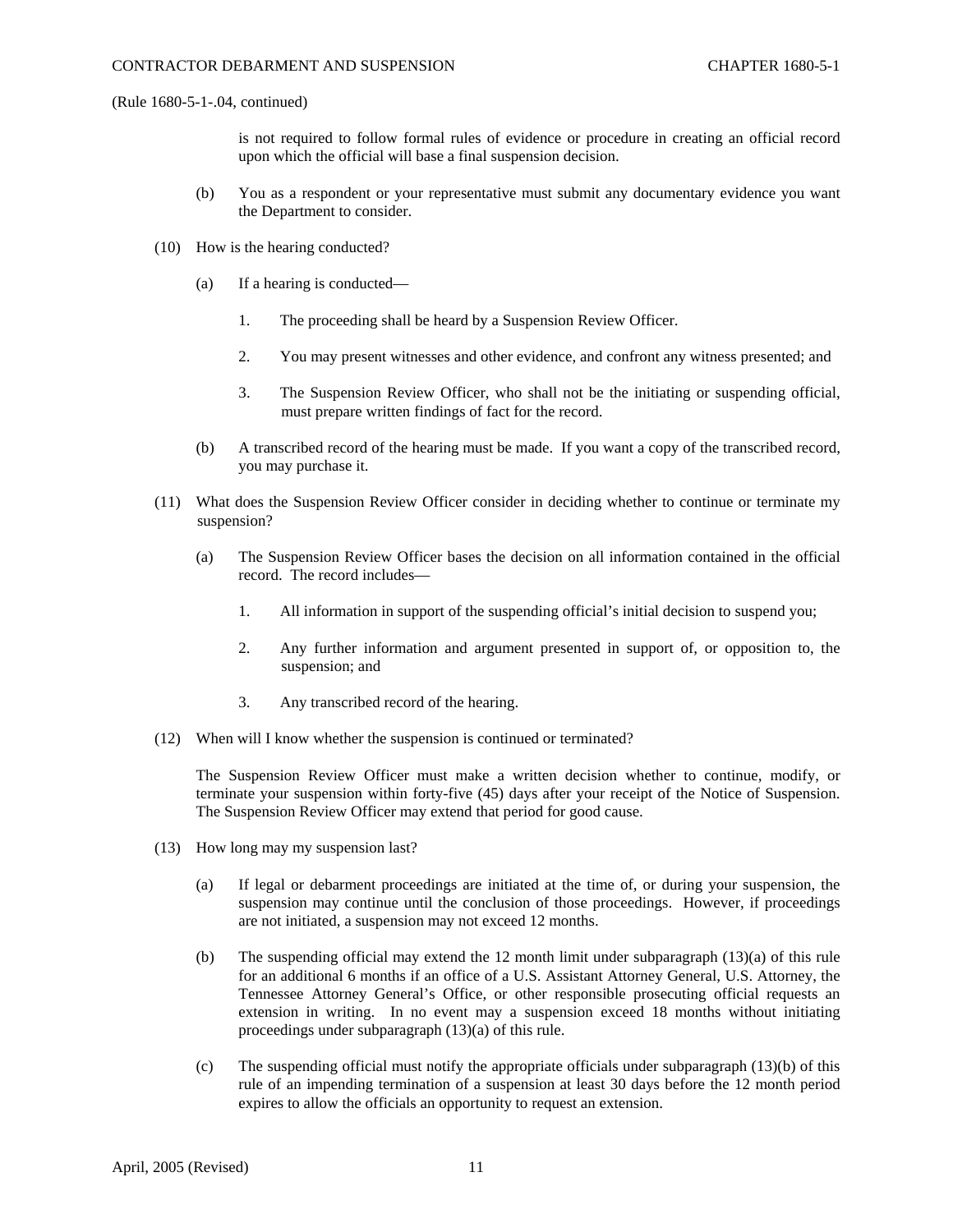*Authority: T.C.A. §§4-3-2303 and 54-5-117. Administrative History: Original rule filed October 17, 1980; effective December 1, 1980. Repeal filed January 8, 1988; effective April 27, 1988. Repeal and new rule filed February 4, 2005; effective April 20, 2005.* 

## **1680-5-1-.05 DEBARMENT.**

(1) What are the causes for debarment?

The Department may debar a person for—

- (a) Conviction of or civil judgment for—
	- 1. Commission of fraud or a criminal offense in connection with obtaining, attempting to obtain, or performing a public or private agreement or transaction;
	- 2. Violation of Federal or State antitrust statutes, including those proscribing price fixing between competitors, allocation of customers between competitors, and bid rigging;
	- 3. Commission of embezzlement, theft, forgery, bribery, falsification or destruction of records, making false statements, tax evasion, receiving stolen property, making false claims, or obstruction of justice; or
	- 4. Commission of any other offense indicating a lack of business integrity or business honesty that seriously and directly affects your present responsibility;
- (b) Conviction of any criminal violation of the Federal Water Pollution Control Act, as provided in 33 U.S.C. § 1319(c), or as it may be amended, or conviction of any criminal violation of the Tennessee Water Quality Control Act, as provided in T.C.A. §§ 69-3-115(b) and (c), or as either may be amended; or
- (c) Serious violations of the terms of a contract or grant such as—
	- 1. A willful failure to perform in accordance with the terms of one or more public contracts or grants;
	- 2. A history of failure to perform or of unsatisfactory performance of one or more contracts or grants; or
	- 3. A willful violation of a statutory or regulatory provision or requirement applicable to a contract or grant, including without limitation violations of statutory or regulatory provisions or requirements under the Federal Water Pollution Control Act, 33 U.S.C. § 1251 et seq., and the Tennessee Water Quality Control Act, T.C.A. § 69-3-101 et seq.;
- (d) Any of the following causes:
	- 1. A debarment or similar action by any Federal agency, another state or other governmental authority;
	- 2. Using a suspended or debarred subcontractor on a covered transaction; provided, however, this shall not apply if the covered transaction began before the debarment or suspension;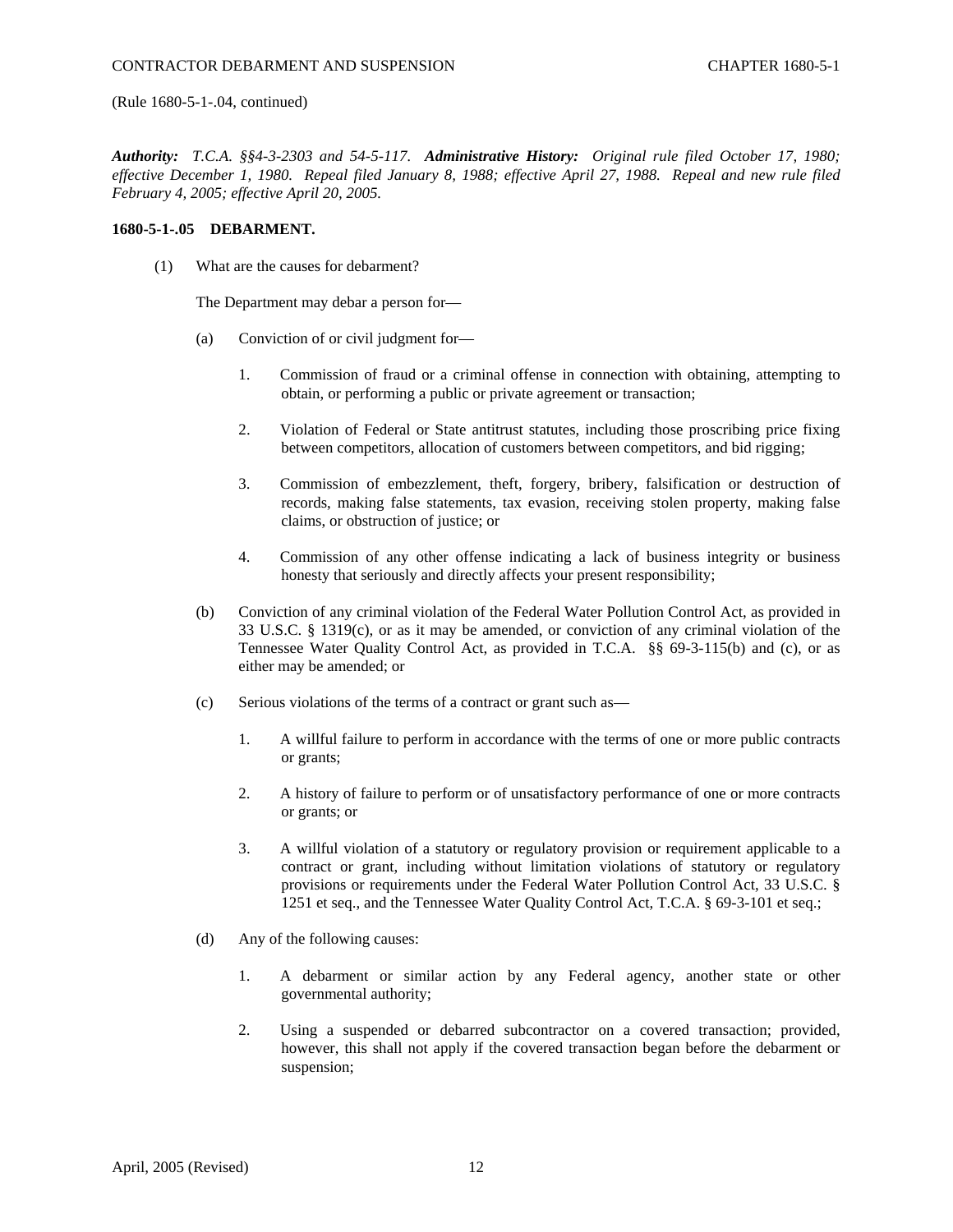- 3. Failure to pay a single substantial debt, or a number of outstanding debts (including disallowed costs and overpayments, but not including sums owed the Federal Government under the Internal Revenue Code) owed to any State agency or instrumentality, provided the debt is uncontested by the debtor or, if contested, provided that the debtor's legal and administrative remedies have been exhausted;
- 4. Violation of a material provision of a voluntary exclusion agreement or of any settlement of a debarment or suspension action;
- 5. Violation of the provisions of the Drug-Free Workplace Act of 1988 (41 U.S.C. 701); or
- (e) Any other cause of so serious or compelling a nature that it affects your present responsibility, which includes but is not limited to a finding by the debarring official based on a preponderance of the evidence that a person committed any action described in subparagraph  $(1)(a)$  of this rule.
- (2) What notice does the initiating official give me if I am proposed for debarment?

After consideration of the causes in paragraph (1) above of this rule, if the Department proposes to debar you, the initiating official shall send you a Notice of Proposed Debarment, pursuant to Rule 1680-5-1-.03, paragraph (3), advising you—

- (a) That the Department intends to debar you and that the debarment shall go into effect on a date certain (no less than thirty (30) days from receipt of notice) unless you object to the debarment in writing within thirty (30) days after you receive the Notice of Proposed Debarment and request a hearing prior to the debarment effective date. The notice shall clearly state the location and individual who is to receive the objection.
- (b) Of the reasons for proposing to debar you in terms sufficient to put you on notice of the conduct or transactions upon which the proposed debarment is based;
- (c) Of the provisions of this rule governing debarment;
- (d) Of the effect of your debarment from participation in covered transactions; and
- (e) Of your opportunity to contest the proposed debarment by requesting a hearing described in the Administrative Procedures Act, T.C.A.. §4-5-301, et seq., as provided in paragraph (4) below.
- (g) We consider the Notice of Proposed Debarment to be received by you—
	- 1. When delivered, if we mail or hand deliver the notice to the last known street address;
	- 2. When delivered, if we send the notice by facsimile; or
	- 3. When delivered, if we send the notice by e-mail.
- (3) When does a debarment take effect?
	- (a) A debarment is not effective until the debarring official issues a decision.
	- (b) In the event you do not object and request a hearing to contest the debarment, the debarring official may issue a Debarment Order based on the information in paragraph (2) above that goes into effect upon the date specified in the Debarment Order.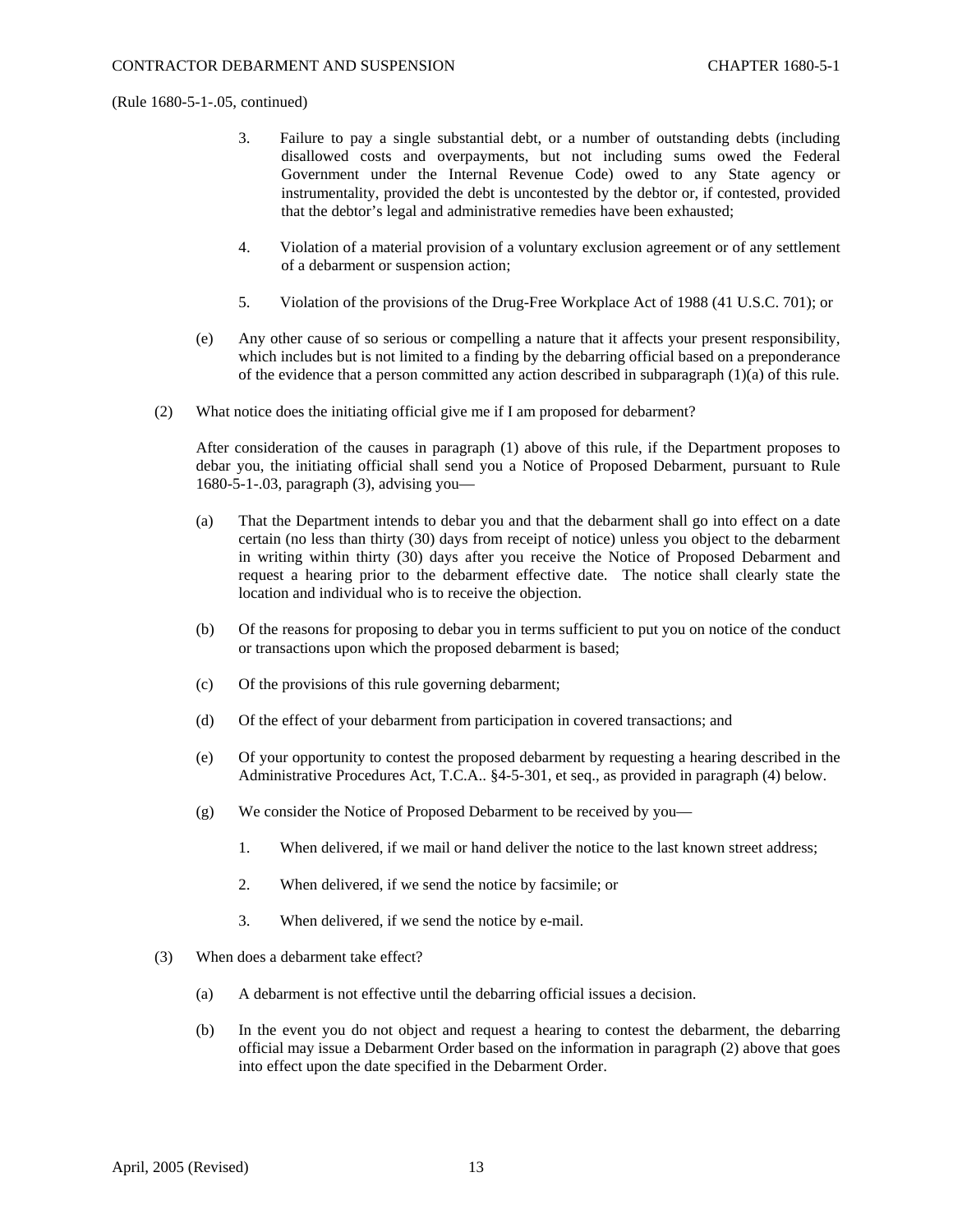- (c) If you object in accordance with paragraph (2) above, then you have the opportunity to participate in a contested case hearing described in the Administrative Procedures Act before the debarring official issues any Order.
- (4) How do I oppose a debarment?
	- (a) If you as a respondent wish to contest a proposed debarment, you must provide the Department with an objection to the debarment and a request for hearing. This objection and request for hearing must be submitted in writing to the Department within thirty (30) days after you receive the Notice of Proposed Debarment.
	- (b) If you submit a timely objection to the debarment and request a hearing, then the Department shall conduct a contested case hearing like that described in the Administrative Procedures Act, T.C.A. §4-5-301 et seq. and as required by these rules.
	- (c) The proceeding shall be conducted by official(s) of the Department designated by the Commissioner who shall issue a final order as described in T.C.A. §4-5-314. This individual or group of individuals is referred to as the debarring official. An administrative judge or hearing officer shall preside over the hearing as provided in T.C.A. §4-5-301(b).
	- (d) The Department shall serve a Notice of Hearing as described in T.C.A. §4-5-307 within fifteen (15) days of receipt of your objection to the debarment. You shall file an answer within fifteen (15) days of receipt of the Notice of Hearing.
	- (e) All discovery, pre-hearing conferences, briefs and motions must be complete within sixty (60) days of filing the answer.
	- (f) The proceeding hearing itself shall be held as described in the Uniform Rules of Procedures for Hearing Contested Cases Rule 1360-4-1-.01 with a final order being entered by the Department officials hearing the case.
	- (g) Any judicial review of a final order shall be in accord with T.C.A. §4-5-323.
- (5) Are debarment proceedings formal?
	- (a) Debarment proceedings are conducted in a fair and informal manner as described in this rule and the Administrative Procedures Act.
	- (b) You or your representative must submit any documentary evidence you want the debarring official to consider.
- (6) What does the debarring official consider in deciding whether to debar me?
	- (a) The debarring official may debar you for any of the causes allowed by this rule. However, the official need not debar you even if a cause for debarment exists. The official may consider the seriousness of your acts or omissions and the mitigating or aggravating factors set forth below.
	- (b) The debarring official bases the decision on all information contained in the official record. The record includes—
		- 1. All information in support of the initiating official's proposed debarment;
		- 2. Any further information and argument presented in support of, or in opposition to, the proposed debarment; and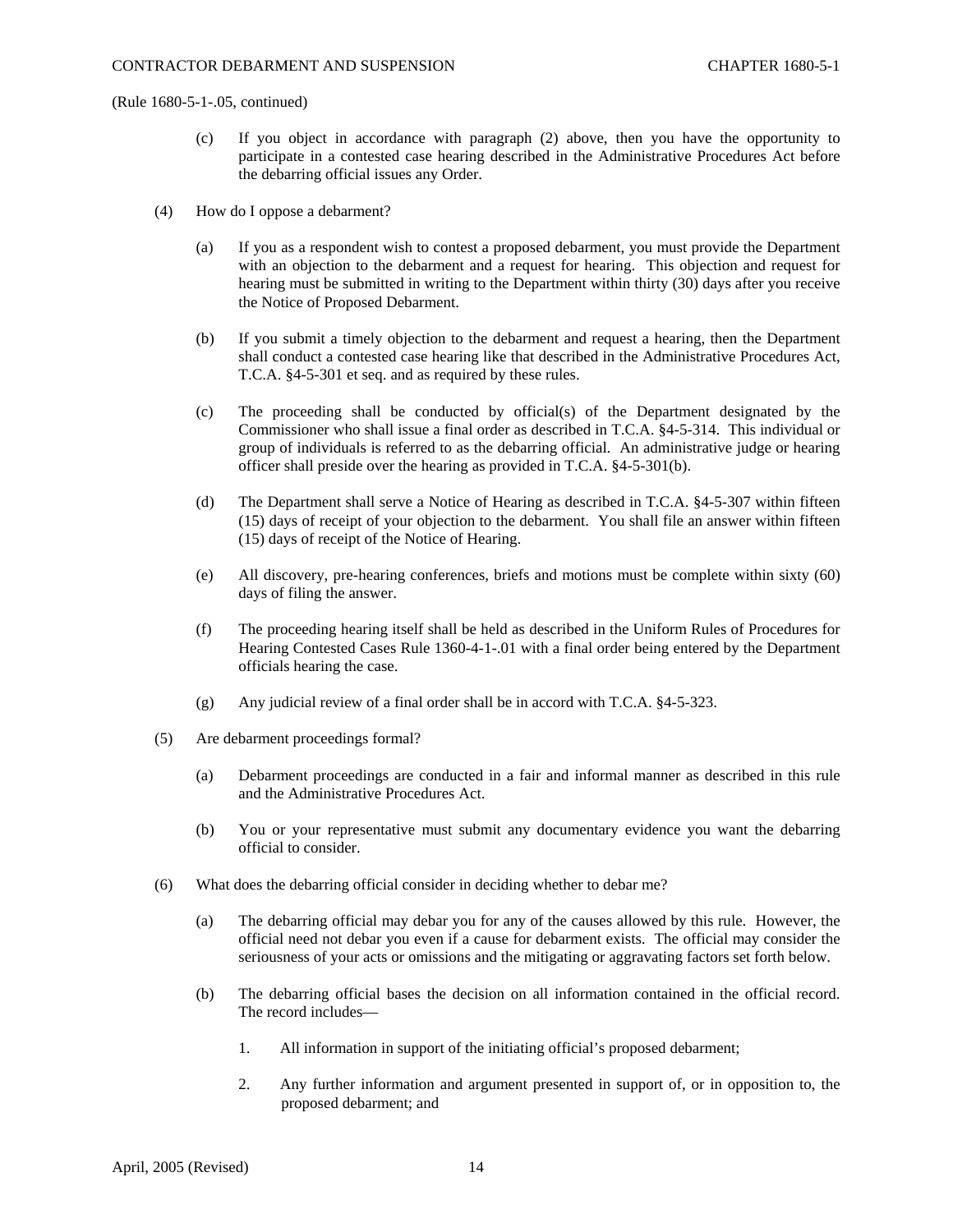- 3. Any transcribed record of fact-finding proceedings.
- (7) What is the standard of proof in a debarment action?
	- (a) In any debarment action, the Department must establish the cause for debarment by a preponderance of the evidence.
	- (b) If the proposed debarment is based upon a conviction or civil judgment, the standard of proof is met.
- (8) Who has the burden of proof in a debarment action?
	- (a) The Department has the burden to prove that a cause for debarment exists.
	- (b) Once a cause for debarment is established, you as a respondent have the burden of demonstrating to the satisfaction of the debarring official that you are presently responsible and that debarment is not necessary.
- (9) What factors may influence the debarring official's decision?

This paragraph lists the mitigating and aggravating factors that the debarring official may consider in determining whether to debar you and the length of your debarment period. The debarring official may consider other factors if appropriate in light of the circumstances of a particular case. The existence or nonexistence of any factor, such as one of those set forth in this paragraph, is not necessarily determinative of your present responsibility. In making a debarment decision, the debarring official may but is not required to consider the following factors:

- (a) The actual or potential harm or impact that results or may result from the wrongdoing.
- (b) The frequency of incidents and/or duration of the wrongdoing.
- (c) Whether there is a pattern or prior history of wrongdoing. For example, if you have been found by another Federal agency or a State agency to have engaged in wrongdoing similar to that found in the debarment action, the existence of this fact may be used by the debarring official in determining that you have a pattern or prior history of wrongdoing.
- (d) Whether you are or have been excluded or disqualified by an agency of the Federal Government or have not been allowed to participate in State or local contracts or assistance agreements on a basis of conduct similar to one or more of the causes for debarment specified in this rule.
- (e) Whether you have entered into an administrative agreement with a Federal agency or a State or local government that is not governmentwide but is based on conduct similar to one or more of the causes for debarment specified in this rule.
- (f) Whether and to what extent you planned, initiated, or carried out the wrongdoing.
- (g) Whether you have accepted responsibility for the wrongdoing and recognize the seriousness of the misconduct that led to the cause for debarment.
- (h) Whether you have paid or agreed to pay all criminal, civil and administrative liabilities for the improper activity, including any investigative or administrative costs incurred by the government, and have made or agreed to make full restitution.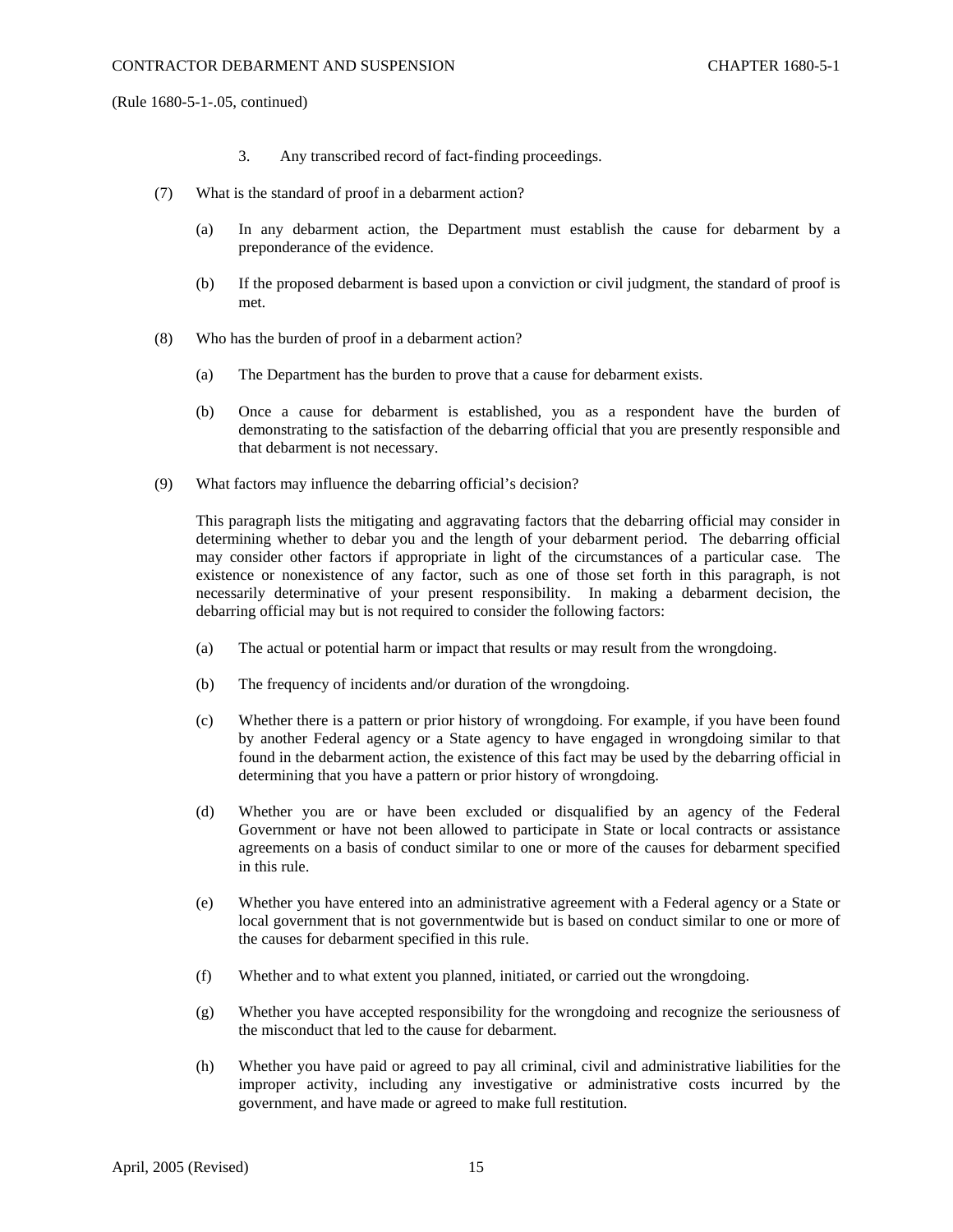- (i) Whether you have cooperated fully with the government agencies during the investigation and any court or administrative action. In determining the extent of cooperation, the debarring official may consider when the cooperation began and whether you disclosed all pertinent information known to you.
- (j) Whether the wrongdoing was pervasive within your organization.
- (k) The kind of positions held by the individuals involved in the wrongdoing.
- (l) Whether your organization took appropriate corrective action or remedial measures, such as establishing ethics training and implementing programs to prevent recurrence.
- (m) Whether your principals tolerated the offense.
- (n) Whether you brought the activity cited as a basis for the debarment to the attention of the appropriate government agency in a timely manner.
- (o) Whether you have fully investigated the circumstances surrounding the cause for debarment and, if so, made the result of the investigation available to the debarring official.
- (p) Whether you had effective standards of conduct and internal control systems in place at the time the questioned conduct occurred.
- (q) Whether you have taken appropriate disciplinary action against the individuals responsible for the activity which constitutes the cause for debarment.
- (r) Whether you have had adequate time to eliminate the circumstances within your organization that led to the cause for the debarment.
- (s) Other factors that are appropriate to the circumstances of a particular case.
- (10) How long may my debarment last?
	- (a) If the debarring official decides to debar you, your period of debarment will be based on the seriousness of the cause(s) upon which your debarment is based. Generally, debarment should not exceed three years. However, if circumstances warrant, the debarring official may impose a longer period of debarment.
	- (a) In determining the period of debarment, the debarring official may consider the factors in paragraph (9) of this rule above. If a suspension has preceded your debarment, the debarring official must consider the time you were suspended.
- (11) When do I know if the debarring official debars me?
	- (a) The debarring official must make a written decision whether to debar within ninety (90) days of closing the official record. The official record closes upon the debarring official's receipt of final submissions, information and findings of fact, if any. The debarring official may extend that period for good cause.
	- (b) The debarring official sends you written notice, pursuant to Rule 1680-5-1-.03, paragraph (3), that the official decided, either—
		- 1. Not to debar you; or